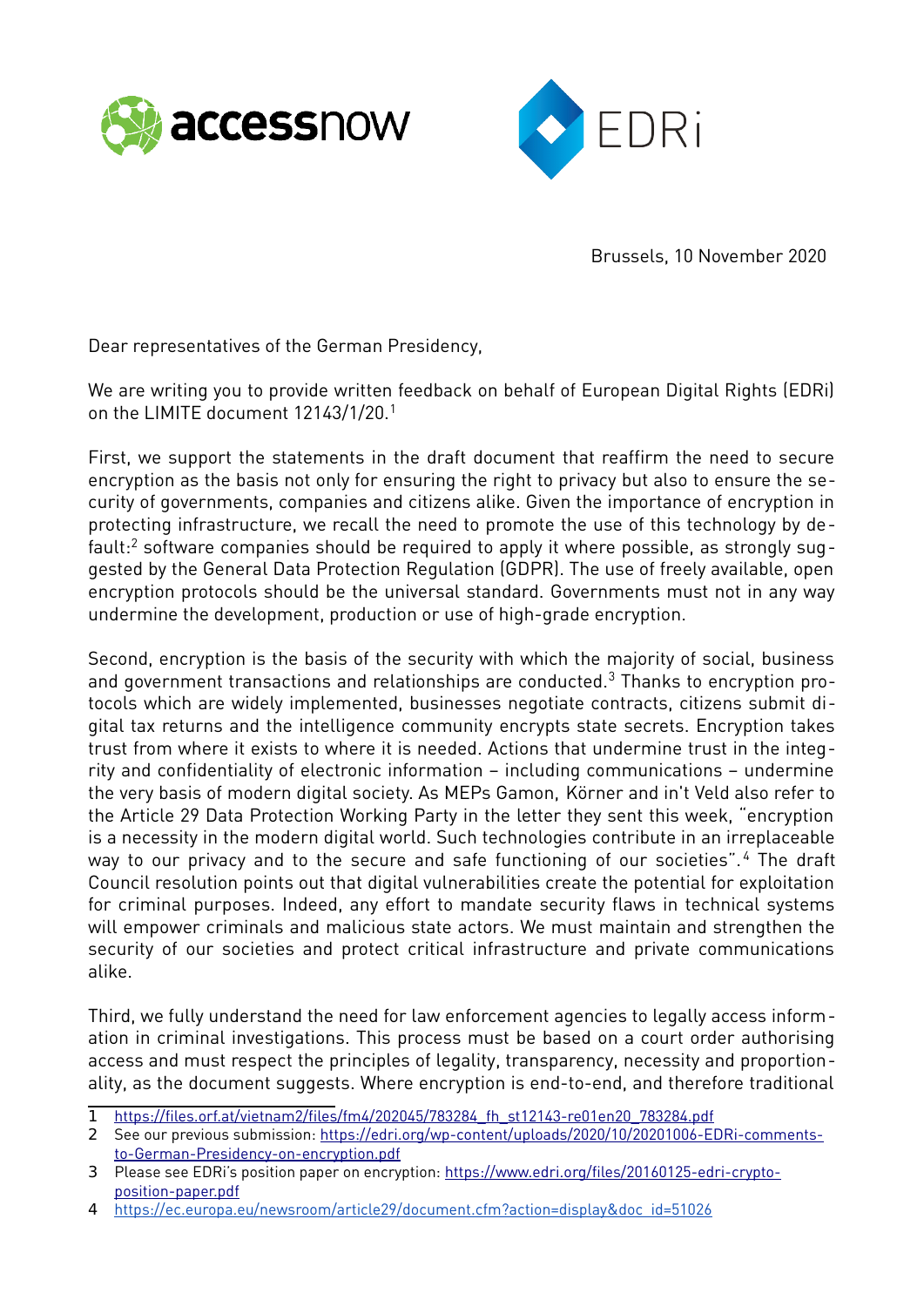interception of communications is rendered useless, law-enforcement access must occur at the end points of a communication. Courts can and do grant access to information stored on both servers and end devices. Courts also can and do grant orders authorising the authorities to take down telecommunications systems that are used exclusively for criminal purposes. The suggested legal safeguards however are not enforceable if tech companies are forced to build security flaws in their systems.<sup>[5](#page-1-0)</sup>

Fourth, we cannot accept that law enforcement and intelligence agencies should be granted the right to screen messages about to be sent from consumer devices before they are protected by end-to-end encryption. Such a program would amount to unlawful mass sur-veillance<sup>[6](#page-1-1)</sup>

Finally, we would like to highlight the need to include digital security researchers, human rights defenders and NGOs in the consultations described in paragraph 5 of the document. More and more journalists, activists (environmental groups, trade unions and humanrights defenders generally) use encryption technologies to protect themselves from authoritarian governments. These groups are key stakeholders in this debate; they should be considered as essential, and listened to as carefully, as businesses and Member State governments when debating and implementing policies related to the implementation and use of encryption technologies and the work against crime.

We therefore :

- Urge the EU and its Member States to abandon plans to weaken information security measures such as end-to-end encryption.
- Urge the EU and its Member States to refrain from mandating companies to build pre-encryption screening or other security flaws into their systems.
- Strongly advocate a targeted approach regarding access to private information. Targeted decryption or equipment-interference orders directed to specific cases should be used only when less intrusive means are not available and must only be used in exceptional circumstances to achieve a legitimate aim, based on law and clearly limited in scope.[7](#page-1-2)
- Call for any future debates on encryption to involve human rights NGOs, digital rights experts and other civil society groups.
- Call on the European Union to invest in the development of better tools for digital forensics so that investigators can make proper use of material to which they have lawful access.

Sincerely, Diego Naranjo Head of Policy European Digital Rights (EDRi) [diego.naranjo@edri.org](mailto:diego.naranjo@edri.org)

<span id="page-1-0"></span><sup>5</sup><https://twitter.com/accessnow/status/1325765671742025728?s=20>

<span id="page-1-1"></span><sup>6</sup> Indeed, during the 'Crypto War' of the 1990s, it was suggested that rather than insisting on access to cryptographic keys, governments might instead insist that everyone use a cloud-based spell-checker that they controlled. That suggestion was actually a spoof, which people thought hilarious at the time. Europe should avoid falling for similar suggestions. See T Berson, "Her Majesty's Orthography Service', IHW 1996, at <http://www.anagram.com/berson/abshmos.html>.

<span id="page-1-2"></span><sup>7</sup> Amnesty International USA, "Encryption as a matter of human rights", p. 40, available at https://www.amnestyusa.org/files/encryption - a matter of human rights - pol 40-3682-2016.pdf